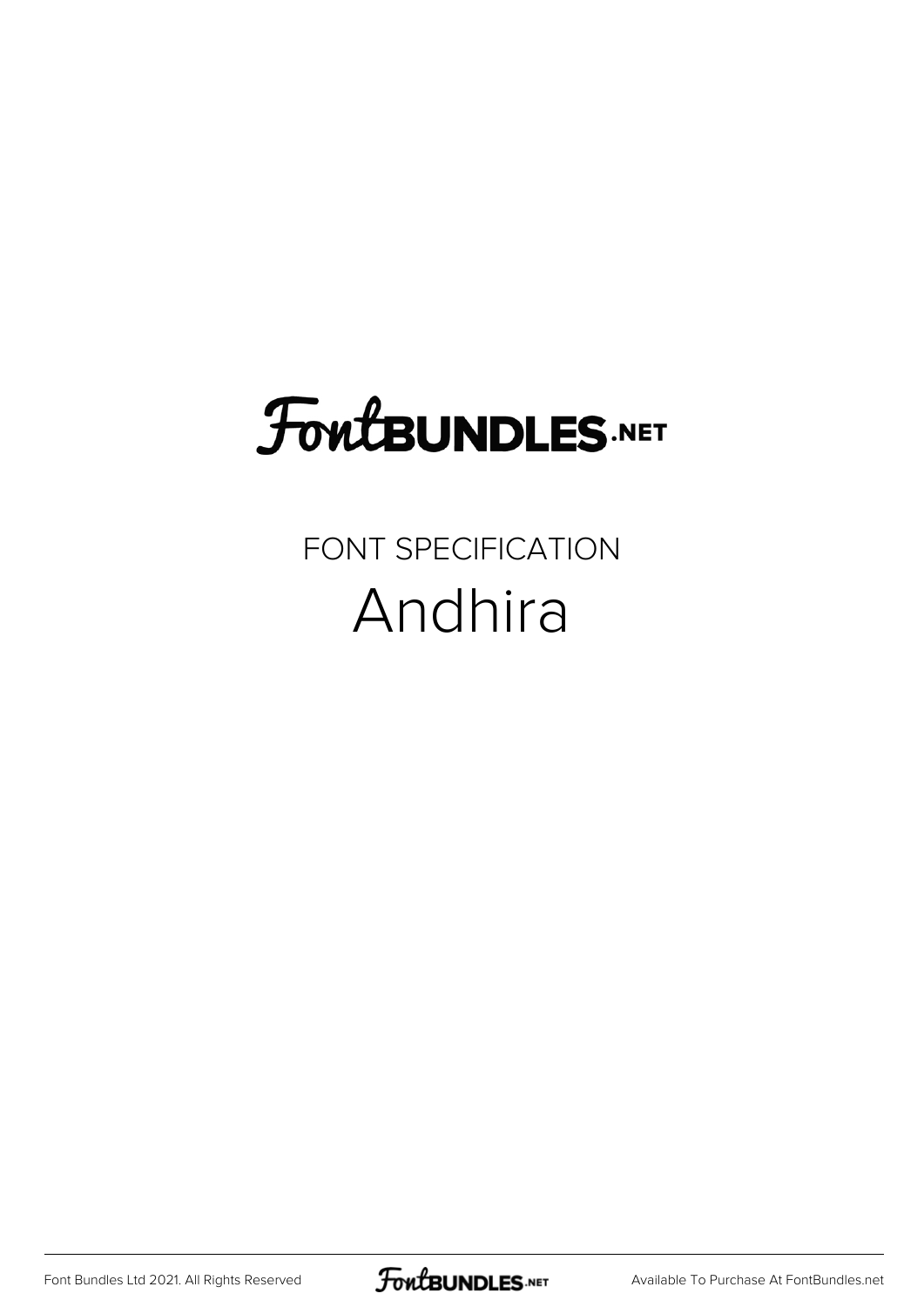## Normal - Regular

**Uppercase Characters** 

LBCDEFGHIJKLMN OBQRSTUVWX97

Lowercase Characters

abcdefghijklmnopgrstuuwxyz

**Numbers** 

0123456789

Punctuation and Symbols

 $\begin{array}{ccccc} & \mathcal{S} & \mathcal{A} & \mathcal{S} & \mathcal{A} \end{array}$ ※  $\boldsymbol{+}$  $\beta$  $\bigodot$  $\ll$   $\sim$   $\sim$  $\int$  $\overline{t}$  $\overline{\mathbf{b}}$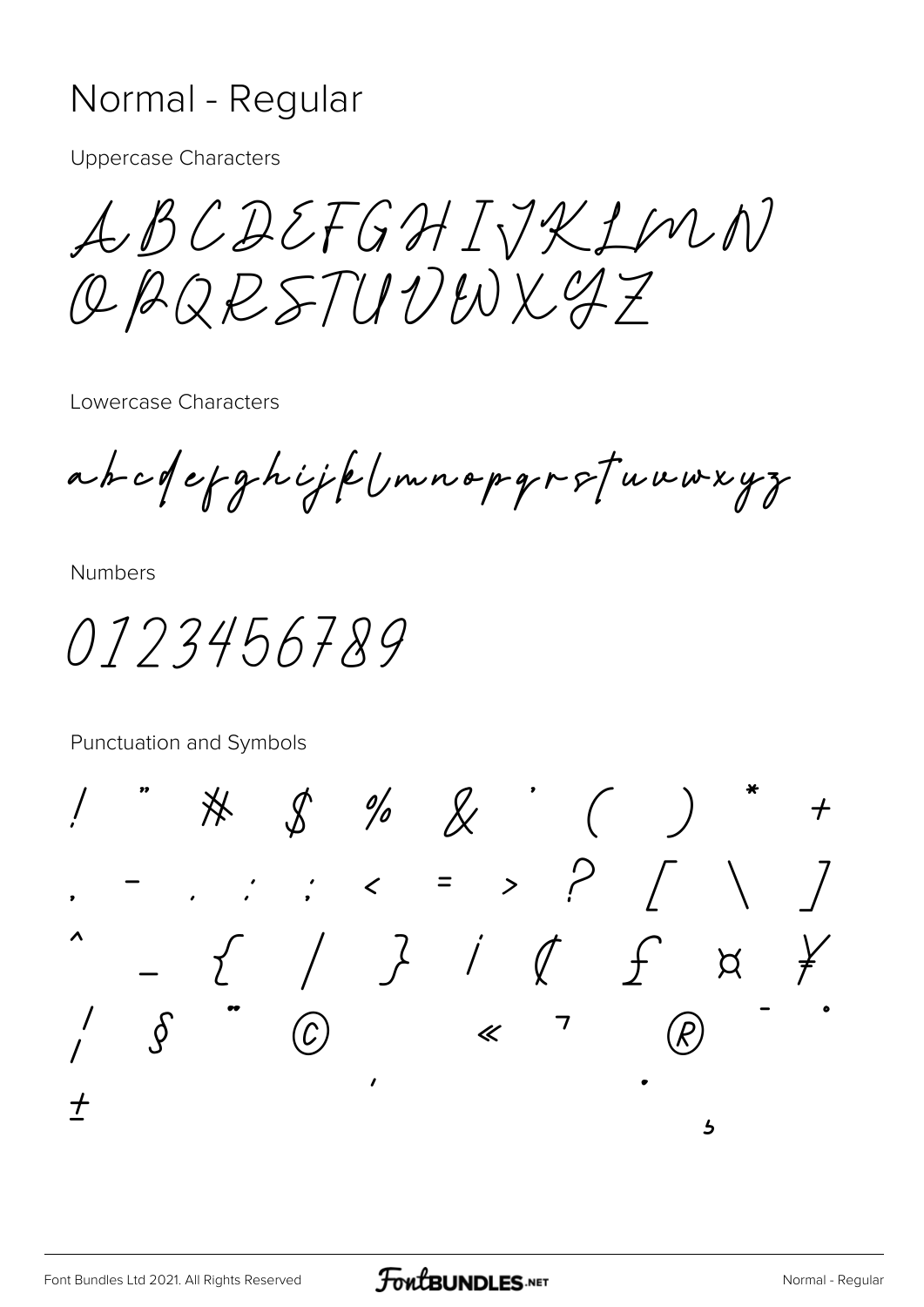All Other Glyphs

 $\dot{A}$   $\dot{A}$   $\dot{A}$   $\dot{A}$   $\dot{A}$   $\dot{C}$   $\dot{C}$ 

É Ê Ë Ì Í Î Ï Ð Ñ Ò Ó Ô Õ Ö × Ø Ù Ú  $\hat{U}$   $\hat{U}$   $\hat{V}$   $\hat{\beta}$   $\hat{\beta}$   $\hat{\alpha}$  à á  $\tilde{\alpha}$ ä å æ ç è é ê ë ì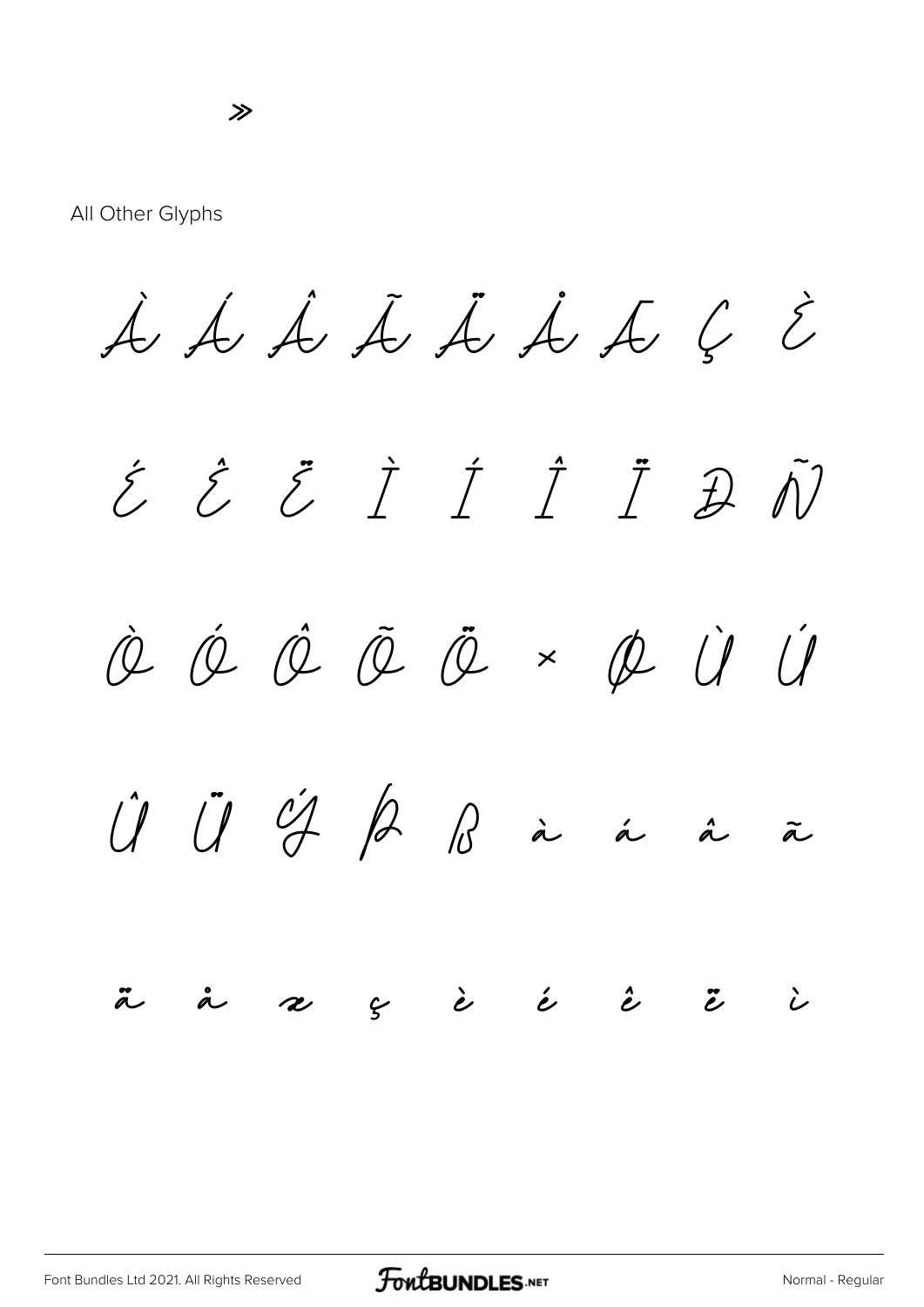$\begin{array}{ccc} \hat{\iota} & \hat{\iota} & \hat{\iota} & \tilde{\upsilon} & \tilde{\upsilon} & \tilde{\upsilon} & \hat{\omega} & \hat{\omega} & \hat{\omega} & \tilde{\omega} \end{array}$  $\ddot{\tilde{a}}$   $\div$   $\phi$  in in in  $\frac{1}{f}$  /  $\ddot{y}$   $\sim$  $\bullet$  $\frac{1}{2}$  ,  $\frac{1}{2}$  ,  $\frac{1}{2}$  ,  $\frac{1}{2}$  ,  $\frac{1}{2}$  ,  $\frac{1}{2}$  ,  $\frac{1}{2}$  ,  $\frac{1}{2}$  ,  $\frac{1}{2}$  ,  $\frac{1}{2}$  ,  $\frac{1}{2}$  ,  $\frac{1}{2}$  ,  $\frac{1}{2}$  ,  $\frac{1}{2}$  ,  $\frac{1}{2}$  ,  $\frac{1}{2}$  ,  $\frac{1}{2}$  ,  $\frac{1}{2}$  ,  $\frac{1$  $f f \notin \mathbb{A}_{F} \in \mathbb{N}_{E}$  M  $\Theta$  $-$  /  $\checkmark$   $\varphi$  $\approx$   $\leq$ 

FontBUNDLES.NET